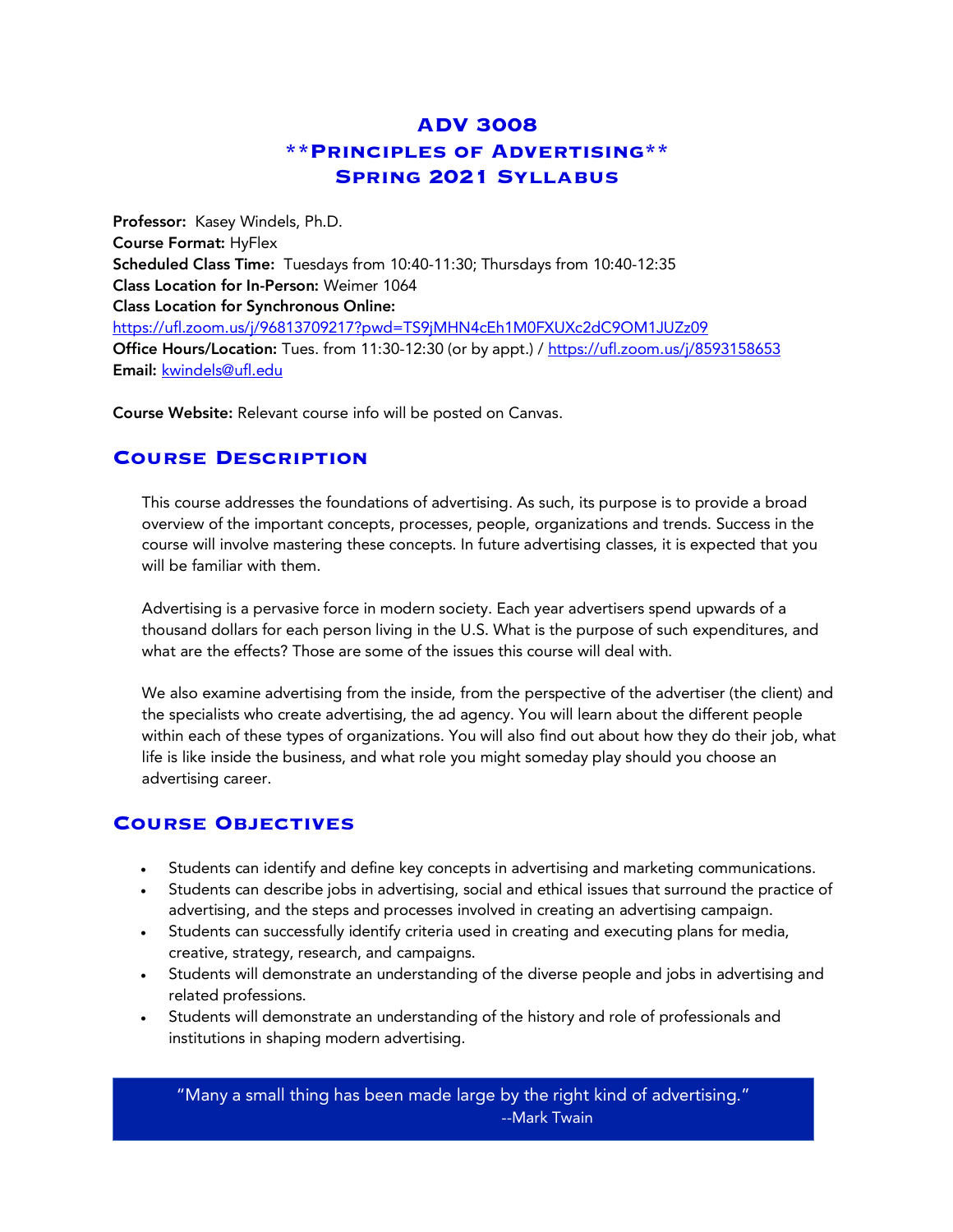#### **Required Materials**

- Arens & Weigold, 16e (2021). *Contemporary Advertising and IMC*. Burr Ridge, IL: McGrawHill/Irwin.
	- o Purchase the eBook and homework system (Connect).
	- o The least expensive way to get access is through UF All Access. Please visit: https://www.bsd.ufl.edu/G1C/bookstore/allaccess.asp to opt in and purchase your required Connect code [includes your ebook] access and class assignments. You can also purchase access in the UF bookstore but this will be at the higher list pricing rather than the negotiated discounted All Access pricing.
	- o The book is digital and purchasing will also give you access to the homework system. If you would prefer a paper copy, the publisher will mail you one for \$20 more. Note that you should still go through the UF All Access system to order.
	- o Note: If you are waiting for financial aid to disburse McGraw Hill gives you two weeks of free access if you request it. Don't wait to buy the book as you will miss assignments.

# **Course Structure**

Our course is a HyFlex course with two sections, one in-person and one online.

We will hold lectures live / synchronously every Tuesday from 10:40-11:30 and Thursday from 10:40- 12:35. In-person students should be in the classroom, and online students should participate via Zoom.

The class is taught live with a recording posted on Canvas for later watching. Where possible, you are expected to watch live. If you cannot make a class, you should watch the video within 24 hours of the live class. We will sometimes have activities to complete during the lecture (which will be done via Canvas to maintain physical distance), and you will only have 24 hours from the end of the live class to complete the activity.

## **Assignments**

- Exams: You will have three exams throughout the semester, each with 50 multiple choice and true-false questions. These exams will be completed online and require Honorlock.
- SmartBook: You will complete SmartBook assignments for each chapter through the McGraw Hill Connect system, which previews important parts of the textbook and allows you to quiz yourself. The SmartBook system scores you based on your progress in the chapter. Research suggests that previewing chapter materials and testing yourself on knowledge retention are two of the most effective ways to master materials. All of the assignments are open as we start covering that section of the course (so after Exam 1, all of the assignments covering Exam 2 will be available), and each assignment is due at 11:59 p.m. on the due date. You can work ahead when the assignments are available. I will drop your lowest SmartBook grade; beyond that, missing SmartBook assignments cannot be made up.
- In-Class Activities: We will have various activities during class throughout the semester. These activities will be done via Canvas (to maintain physical distance), and must be completed within 24 hours of the class period to receive credit. I will drop your single lowest score; beyond that, missing activity scores cannot be made up.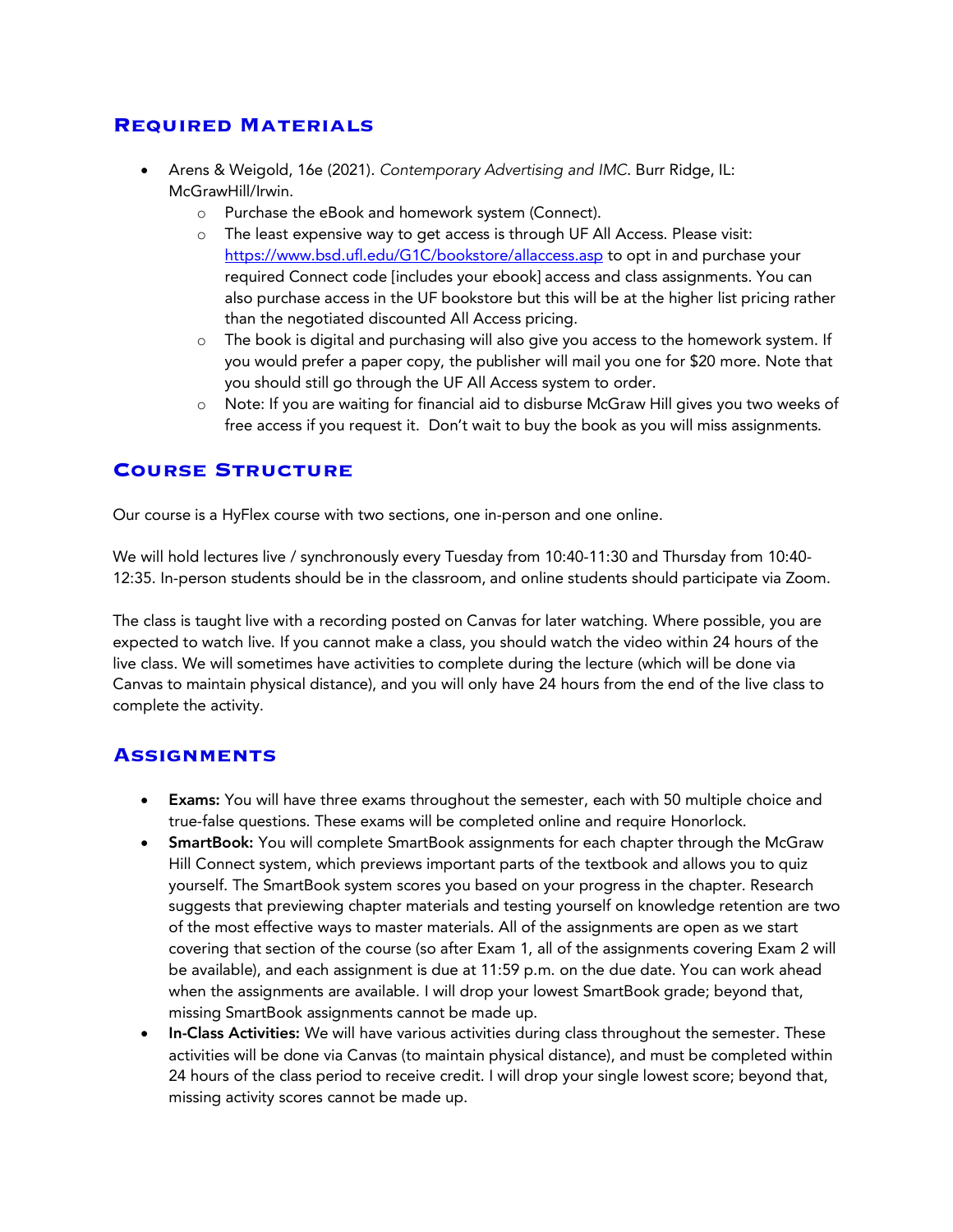#### **Grading**

- 3 Exams (23.33% each) 70%
- 8 SmartBook Assignments 15% (one lowest score dropped)
- 
- 
- In-Class Activities 15% (one lowest score dropped)

#### **Grading Scale**

| $87.00 - 89.99 = B +$ |
|-----------------------|
| $77.00 - 79.99 = C +$ |
| $67.00 - 69.99 = D +$ |
| 59.99 and below $=$ E |

93.00 and above = A  $90.00 - 92.99 = A$  $83.00 - 86.99 = B$   $80.00 - 82.99 = B$  $73.00 - 76.99 = C$  70.00 – 72.99 = C- $63.00 - 66.99 = D$  60.00 – 62.99 = D-

"An ad is finished only when you no longer can find a single element to remove." --Robert Fleege

#### **Policies & Procedures**

- In-Person Student COVID Requirements: Some students will have face-to-face instructional sessions to accomplish the student learning objectives of this course. In response to COVID-19, the following policies and requirements are in place to maintain your learning environment and to enhance the safety of our in-classroom interactions.
	- You are required to wear approved face coverings at all times during class and within buildings. Following and enforcing these policies and requirements are all of our responsibility. Failure to do so will lead to a report to the Office of Student Conduct and Conflict Resolution.
	- This course has been assigned a physical classroom with enough capacity to maintain physical distancing (6 feet between individuals) requirements. Please utilize designated seats and maintain appropriate spacing between students. Please do not move desks or stations.
	- Sanitizing supplies are available in the classroom if you wish to wipe down your desks prior to sitting down and at the end of the class.
	- If you are experiencing COVID-19 symptoms (Click here for guidance from the CDC on symptoms of coronavirus), please use the UF Health screening system and follow the instructions on whether you are able to attend class. Click here for UF Health guidance on what to do if you have been exposed to or are experiencing Covid-19 symptoms.
		- Course materials will be provided to you with an excused absence, and you will be given a reasonable amount of time to make up work.
- Zoom Recordings of Class Lectures: Our class sessions may be audio visually recorded for students in the class to refer back and for enrolled students who are unable to attend live. Students who participate with their camera engaged or utilize a profile image are agreeing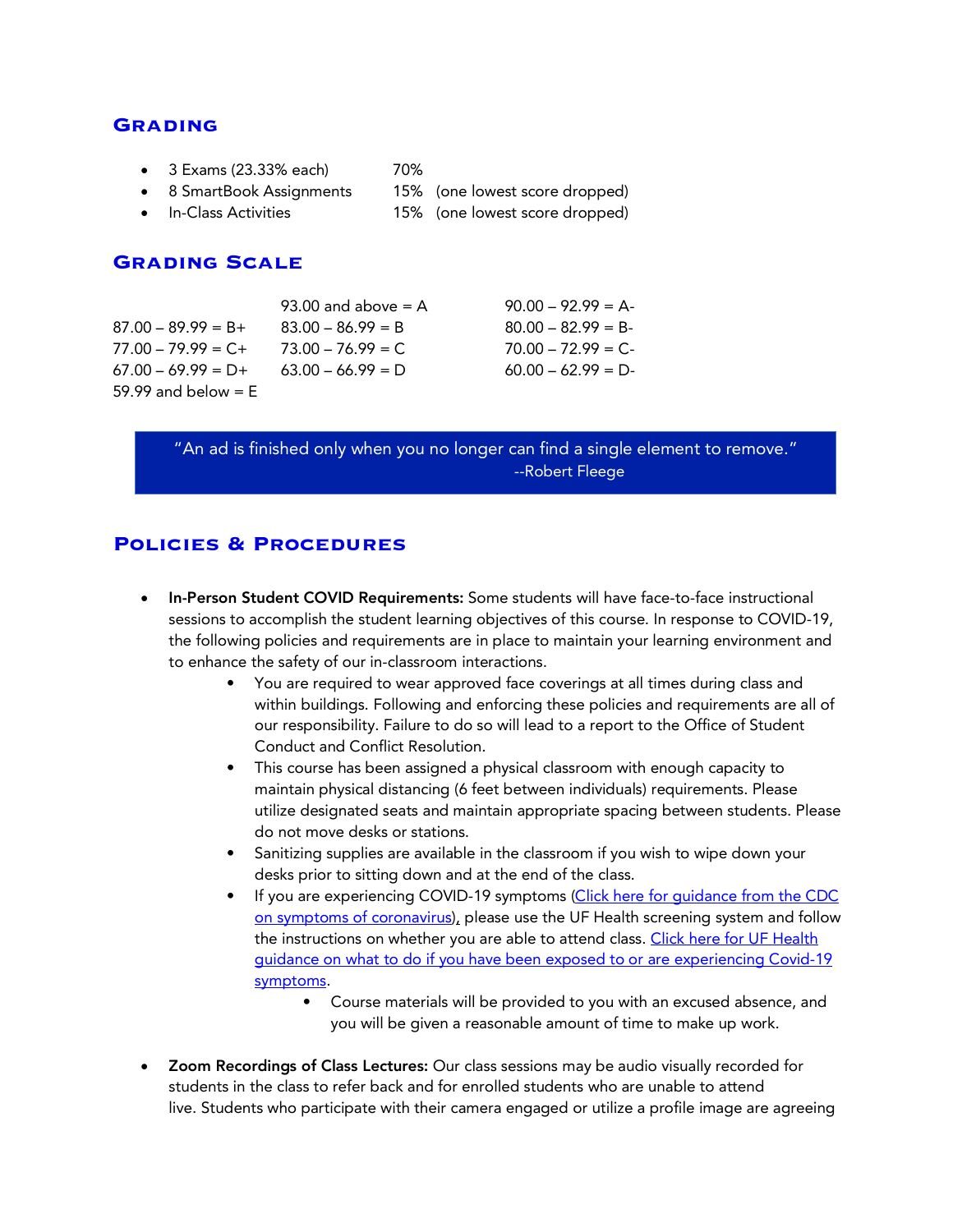to have their video or image recorded. If you are unwilling to consent to have your profile or video image recorded, be sure to keep your camera off and do not use a profile image. Likewise, students who un-mute during class and participate orally are agreeing to have their voices recorded. If you are not willing to consent to have your voice recorded during class, you will need to keep your mute button activated and communicate exclusively using the "chat" feature, which allows students to type questions and comments live. The chat will not be recorded or shared. As in all courses, unauthorized recording and unauthorized sharing of recorded materials is prohibited.

- Technical Issues: If you are experiencing technical issues during class, you may visit the helpdesk website or call 352-392-4357.
- Problems with McGraw Hill Connect: If you have problems with your McGraw Hill Connect account, please contact them first to see if they can help you resolve the problem (https://www.mheducation.com/support.html). They are the experts in their software. If they cannot resolve the problem, please email Dr. Windels and forward your ticket from McGraw Hill so that she can try to help you.
- Course Preparedness: To maximize your learning, come to class and participate in class discussions. Further, complete readings before the class in which they are discussed. Finally, check email and Canvas frequently for the latest class information and updates.
- Technology/Paying Attention: I prefer that you close all other programs and windows to avoid distraction. When we're distracted rather than engaged, we can't learn effectively. To maximize learning, don't multitask while listening to lectures or doing readings. Give them your full, undivided attention.
- Exam Absences: Missing an exam without permission results in a zero. You can make up an exam if:
	- o You had an unexpected and unpreventable emergency or illness and
	- o You can provide written documentation of the emergency or illness (doctor's note, accident report) *and*
	- o You (or someone at your request) contacts me or the advertising office prior to the exam. You can contact me by email (kwindels@ufl.edu) or call the Advertising Department (352-392-4046).
- Respect for Others' Ideas: Appropriate and professional classroom conduct is expected at all times. Respect and common courtesy toward your classmates and your professor are required. Effective communication relies on the ability to recognize and embrace diversity in all its forms, including viewpoints. Be respectful of the diverse range of opinions of everyone in the class, and help make this an inclusive environment. See the CJC diversity statement for more information: https://www.jou.ufl.edu/home/about/diversity-statement/.
- Honor Code: Please review the UF Student Honor Code and Student Conduct Code, which can be found at: https://sccr.dso.ufl.edu/policies/student-honor-code-student-conduct-code/. Any violation of the codes will be reported to the proper University administrators and may result in other sanctions.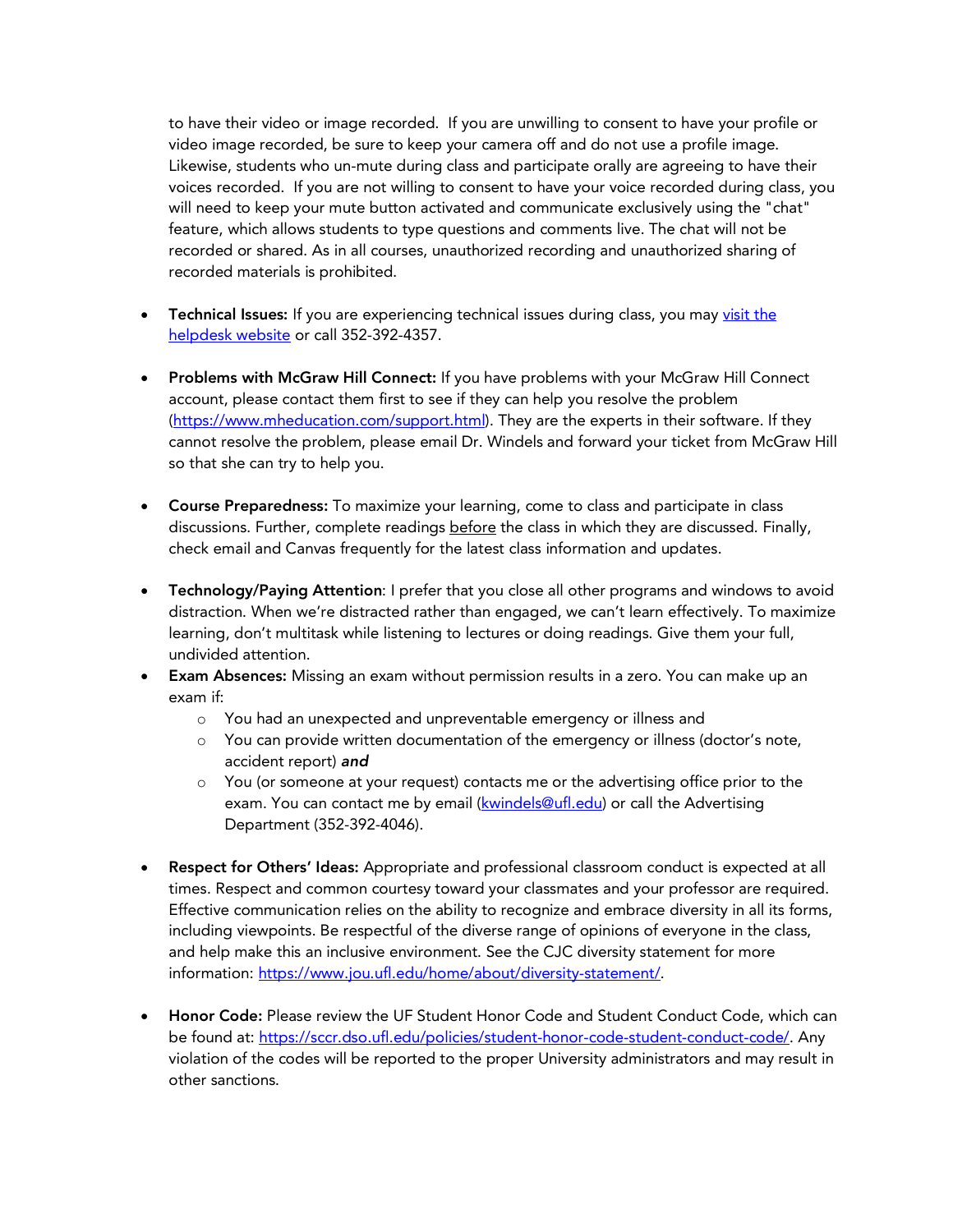- Cheating During Exams: Our exams are closed book and closed notes, which means that you should draw from only your memory during the exam. Do not use any other materials, and do not share any answers with your classmates. See the Honor Code section on cheating for more information.
- Plagiarism: Original writing is essential to ethical communication. Cheating is any action that violates University norms or an instructor's guidelines for the preparation and submission of assignments. Such actions may include using or providing unauthorized assistance or materials on course assignments or possessing unauthorized materials during an exam.

Plagiarism involves the representation of another's work as your own, for example: (a) Submitting as one's own any material that is copied from published or unpublished sources such as the Internet, print sources, or video programs without proper acknowledgement that it is someone else's. (b) Paraphrasing another's views, opinions or insights without proper acknowledgement or copying of any source in whole or in part with only minor changes in wording or syntax even with acknowledgement. (c) Submitting as one's own work a report, examination, paper, computer file, lab report or other assignment which has been prepared by someone else. (d) Presenting work created for another course as original work in this class.

UF requires faculty who find evidence of plagiarism to submit a report to Student Conduct and Conflict Resolution. Please read the UF Student Honor Code for more information.

- Grade Challenges: Grade challenges can occur via email or during Zoom office hours. In this appeal, you must clearly state the problem and give a clear, concise explanation as to why you feel the grade is inaccurate. You must appeal assigned grades within three weeks of your receiving that particular grade. After three weeks, all grades are final.
- E-mail Policy: As e-mail has become a favored way to communicate in academia and industry, you must learn to use it appropriately. Thus, when e-mailing me, address me formally. I will generally return it within 24 hours of receiving it on weekdays or by Monday evening if I receive it on the weekend. If you need to discuss something in length, visit my digital office hours or email me to set up a time to meet virtually.
- Students with Disabilities: Students with disabilities can receive accommodations. The first step is to contact the Disability Resource Center (352-329-8565; www.dso.ufl.edu/drc/). Once you receive your accommodation letter, provide a copy to the professor as early as possible in the semester.
- Counseling and Wellness Center: Your well-being is important to the University of Florida. The U Matter, We Care initiative is committed to creating a culture of care on our campus by encouraging members of our community to look out for one another and to reach out for help if a member of our community is in need. If you or a friend is in distress, please contact umatter@ufl.edu so that the U Matter, We Care Team can reach out to the student in distress. A nighttime and weekend crisis counselor is available by phone at 352-392-1575. The U Matter, We Care Team can help connect students to the many other helping resources available including, but not limited to, Victim Advocates, Housing staff, and the Counseling and Wellness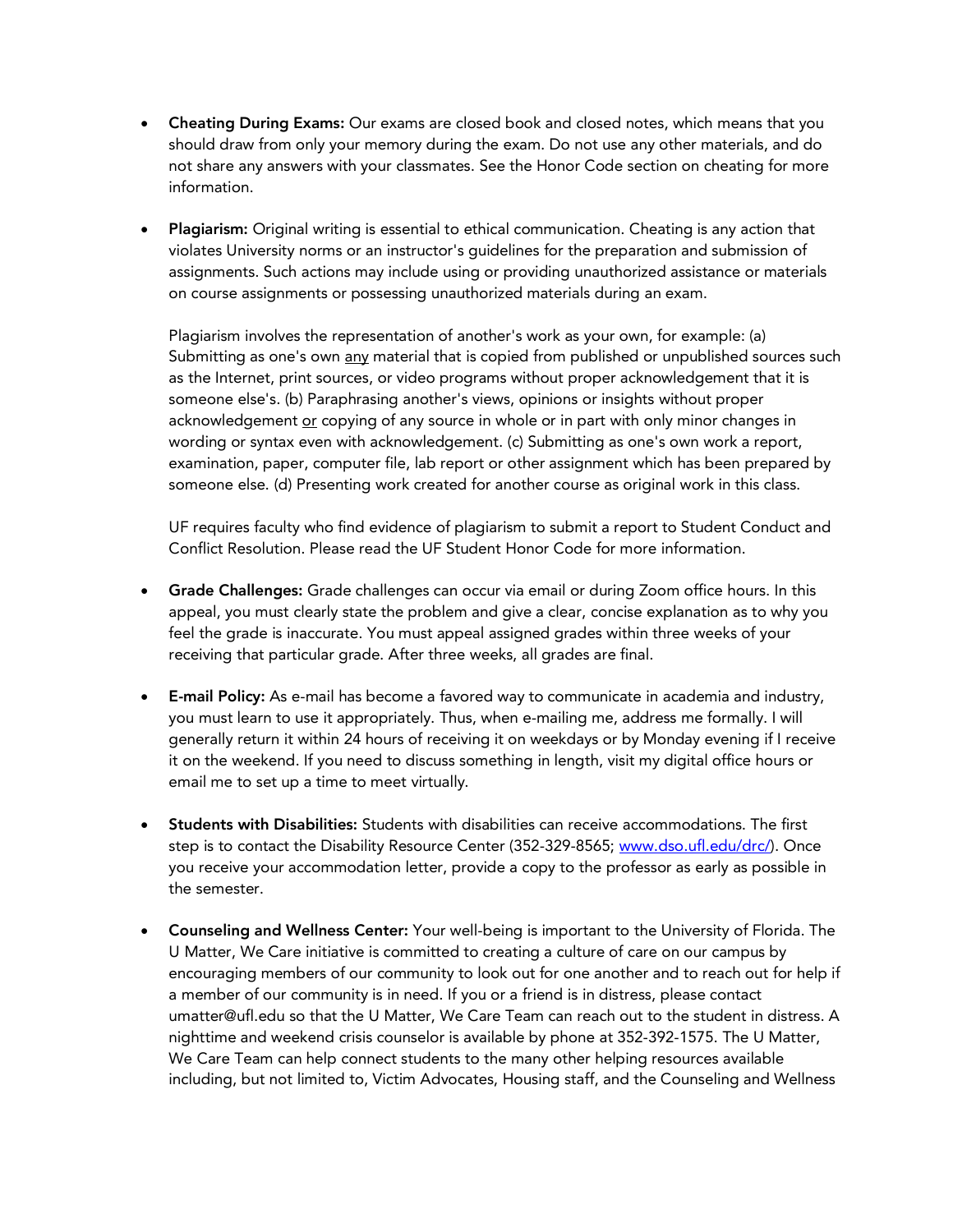Center. Please remember that asking for help is a sign of strength. In case of emergency, call 9- 1-1.

- Course Evaluations: Students are expected to provide professional and constructive feedback on the quality of instruction via the online course evaluation system, GatorEvals. You will be notified when the evaluation period begins, and you can find GatorEvals through your Canvas course menu.
- Tentative Nature of the Syllabus: I reserve the right to change deadlines throughout the semester. Furthermore, I reserve the right to change and or move around scheduled lectures in order to facilitate for potential unplanned events. If changes in the schedule are necessary, students will be held responsible for such changes, which will be announced in class ahead of time.

"There isn't any significant difference between the various brands of whiskey, or cigarettes or beer. They are all about the same. So are the cake mixes and the detergents and the margarines. The manufacturer who dedicates his advertising to building the most sharply defined personality for his brand will get the largest share of the market at the highest profit." --David Ogilvy